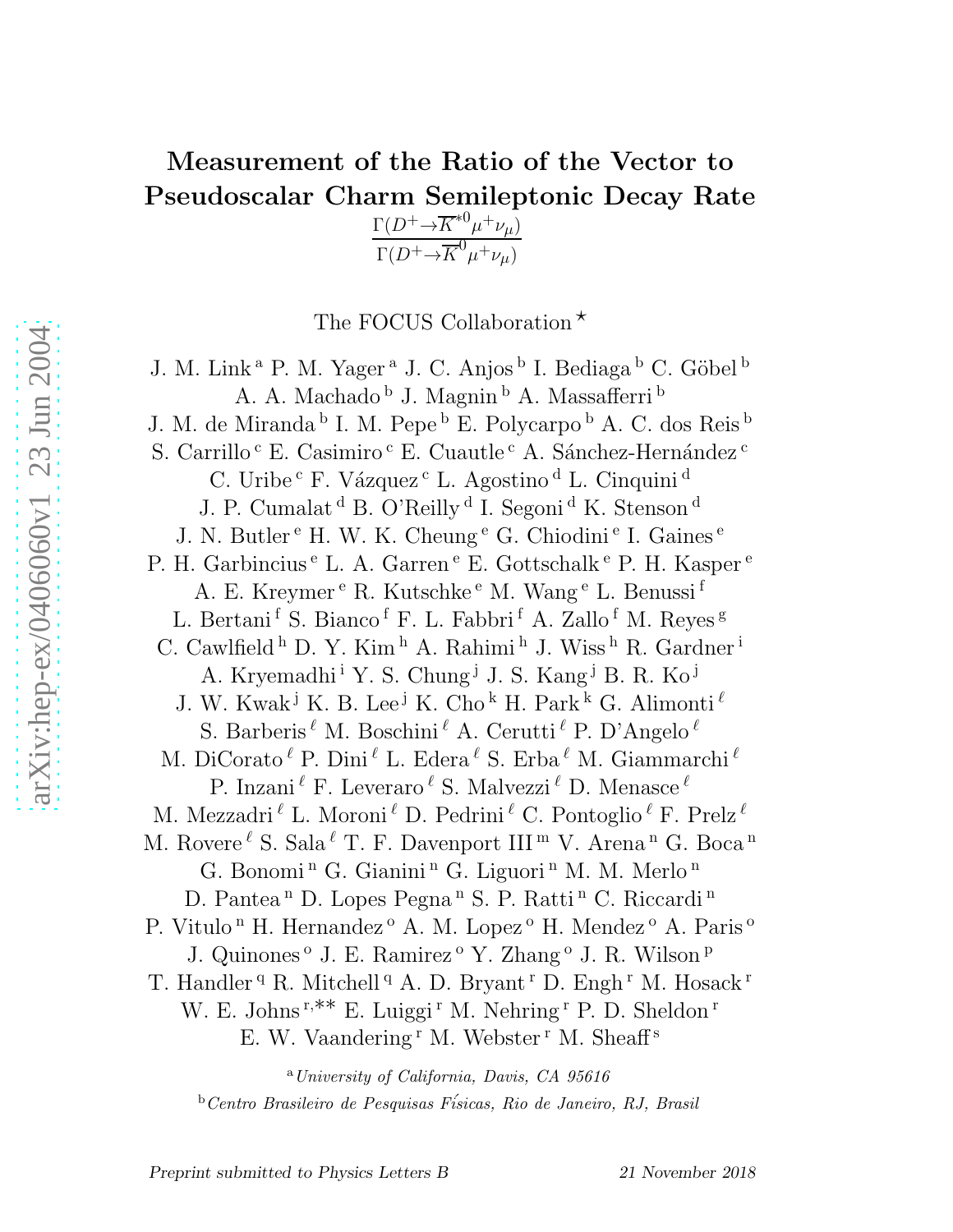$c$ CINVESTAV, 07000 México City, DF, Mexico <sup>d</sup>University of Colorado, Boulder, CO 80309  $e<sup>e</sup> Fermi National Accelerator Laboratory, Batavia, IL 60510$ <sup>f</sup>Laboratori Nazionali di Frascati dell'INFN, Frascati, Italy I-00044  $g$ University of Guanajuato, 37150 Leon, Guanajuato, Mexico  $h$  University of Illinois, Urbana-Champaign, IL 61801 i Indiana University, Bloomington, IN 47405 <sup>j</sup>Korea University, Seoul, Korea 136-701  $K_{K\mu\nu}$  Kyungpook National University, Taegu, Korea  $702-701$  $^{\ell}$ INFN and University of Milano, Milano, Italy <sup>m</sup>University of North Carolina, Asheville, NC 28804 <sup>n</sup>Dipartimento di Fisica Nucleare e Teorica and INFN, Pavia, Italy  $\degree$ University of Puerto Rico, Mayaquez, PR 00681 <sup>p</sup>University of South Carolina, Columbia, SC 29208 <sup>q</sup>University of Tennessee, Knoxville, TN 37996 <sup>r</sup>Vanderbilt University, Nashville, TN 37235 <sup>s</sup>University of Wisconsin, Madison, WI 53706

#### Abstract

Using a high statistics sample of photo-produced charm particles from the FOCUS experiment at Fermilab, we report on the measurement of the ratio of semileptonic rates  $\frac{\Gamma(D^+ \to K \pi \mu^+ \nu_\mu)}{\Gamma(D^+ \to \overline{K}^0 \mu^+ \nu_\mu)} = 0.625 \pm 0.045 \pm 0.034$ . Allowing for the  $K\pi$  S-wave interference measured in [1], we extract the vector to pseudoscalar ratio  $\frac{\Gamma(D^+ \to \overline{K}^{*0} \mu^+ \nu_{\mu})}{\Gamma(D^+ \to \overline{K}^{0} \mu^+ \nu_{\mu})}$  $\frac{\Gamma(D^+ \to K^- \mu^+ \nu_\mu)}{\Gamma(D^+ \to K^0 \mu^+ \nu_\mu)}$  =  $0.594 \pm 0.043 \pm 0.033$  and the ratio  $\frac{\Gamma(D^+ \to \overline{K}^0 \mu^+ \nu_\mu)}{\Gamma(D^+ \to K^- \pi^+ \pi^+)} = 1.019 \pm 0.076 \pm 0.065$ . Our results show a lower ratio for  $\frac{\Gamma(D \to K^* \ell \nu)}{\Gamma(D \to K \ell \nu)}$  than has been reported recently and indicate the current world average branching fractions for the decays  $D^+ \to \overline{K}^0(\mu^+, e^+) \nu_{\mu,e}$  are low. Using the world average  $B(D^+ \to K^-\pi^+\pi^+)$  [2] we extract  $B(D^+ \to \overline{K}^0\mu^+\nu)$  =  $(9.27 \pm 0.69 \pm 0.59 \pm 0.61)$  %.

 $\overline{\star}$  See http://www-focus.fnal.gov/authors.html for additional author information. ∗∗Corresponding author; present address: Vanderbilt University, Dept. of Physics and Astronomy, 6301 Stevenson Ctr., Nashville TN, 37235 (USA). Tel.: 615-343- 8295 (Cell: 303-579-6032). E-mail: will.johns@vanderbilt.edu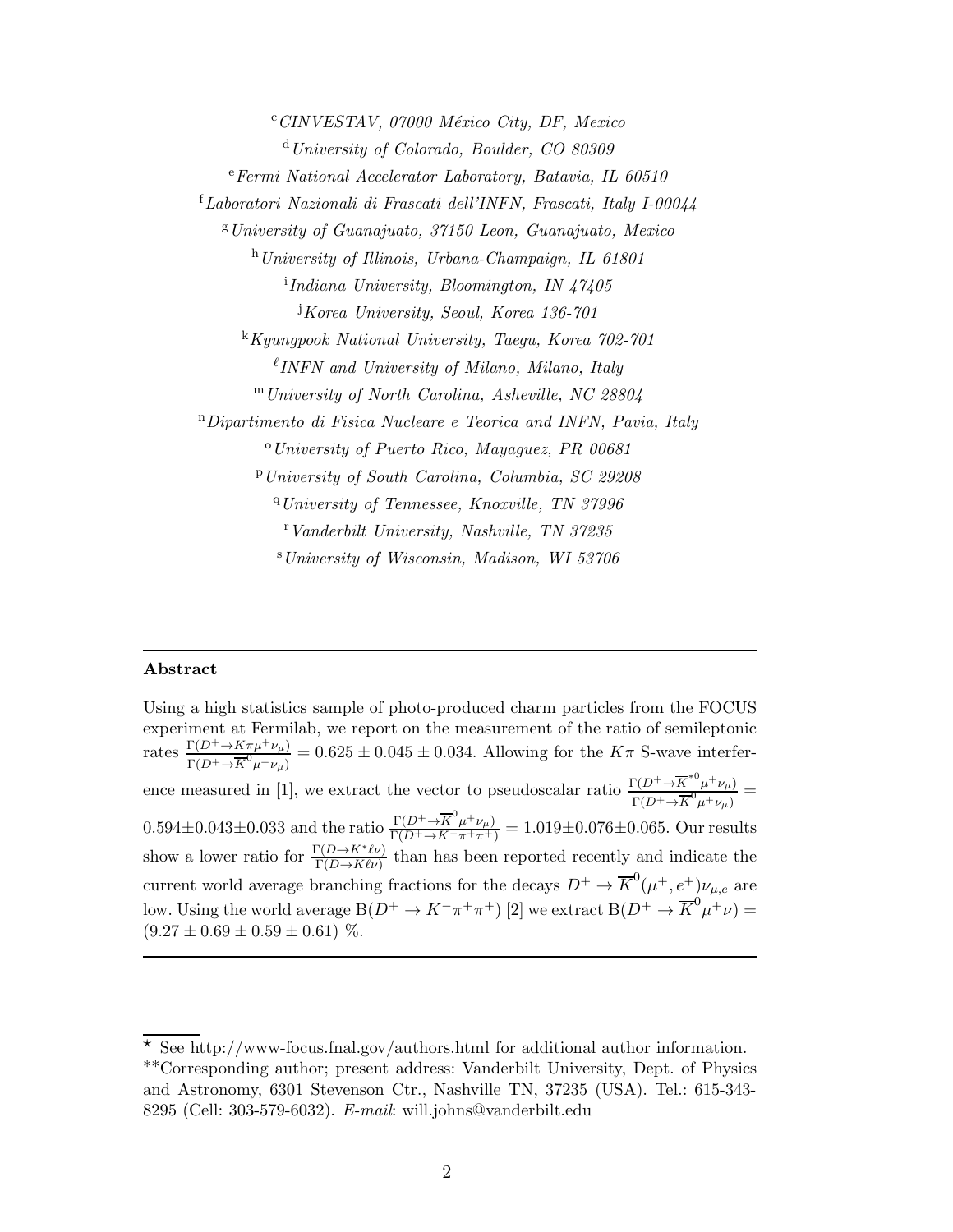## 1 Introduction

There is currently some controversy concerning the relative rates of the charm vector semileptonic decays that proceed via a  $K^*$  and the charm pseudoscalar semileptonic decays that proceed via a  $K$ . Theorists originally expected the rates to be about the same [3], but other theoretical predictions and experimental measurements in the 90's tend to favor a smaller vector semileptonic rate (see Tables 1 and 2).

A more recent experimental result [4] indicates that the ratio of rates is closer to unity than measured previously. Rather than measure the rate for the pseudoscalar and vector semileptonic decays directly, as was done in previous measurements by the same experiment [5,6], the result uses the average from the PDG for the determination of  $B(D^+ \to K^0 e^+ \nu_e)$  [2]. Other experiments measure the semileptonic rates for  $D^+$  and  $D^0$  decays and form a ratio of vector to pseudoscalar rates (see Table 1).

Since the  $D^+$  and the  $D^0$  particles only differ by the light quark, exclusive semileptonic rates for the decays of these particles are expected to be equal through SU(3) symmetry. A comparison using the current world averages of the pseudoscalar decay branching fractions along with the  $D^+$  and  $D^0$  lifetimes [2] indicates that the pseudoscalar semi-electronic rates (the error on the  $D^+$ pseudoscalar semi-muonic rate is too large for a meaningful comparison) are different at the 99% confidence level:  $\Gamma(D^+ \to \overline{K}^0 e^+ \nu_e) - \Gamma(D^0 \to K^- e^+ \nu_e) =$  $-25 \pm 9.7$  ns<sup>-1</sup>. This result is surprising and merits further investigation. We intend to show in this paper that the difference in rates and the recent CLEO [4] result are in part due to the pseudoscalar semileptonic branching fraction reported in the PDG [2] for the decay  $D^+ \to K^0 \ell^+ \nu_\ell$  being too low.

We measure the ratio  $\frac{\Gamma(D^+ \to K \pi \mu^+ \nu_\mu)}{\Gamma(D^+ \to \overline{K}^0 \mu^+ \nu_\mu)}$  directly, using decays with a very similar topology. Previous measurements of this ratio used comparisons between the  $D^+$  and the  $D^0$ , relied on PDG branching ratios, and/or used decays with different topologies (for instance where one of the modes requires an added pion). By reconstructing the neutral kaon in the microvertex detector of the FOCUS experiment [7,8] through the decay  $K_S^0 \to \pi^+ \pi^-$ , we take advantage of the studies and work performed to produce precise lifetime measurements of the long-lived charm particles. By measuring the  $D^+$  decay, we take advantage of the extensive work performed to understand the decay  $D^+ \to K^- \pi^+ \mu^+ \nu_\mu$ [1,9,10] and our result is the first to incorporate the interference effects described in [9] and measured in [1].

The data for this analysis were collected using the Wideband photoproduction experiment FOCUS during the 1996–1997 fixed-target run at Fermilab. The FOCUS detector is a large aperture, fixed-target spectrometer with excellent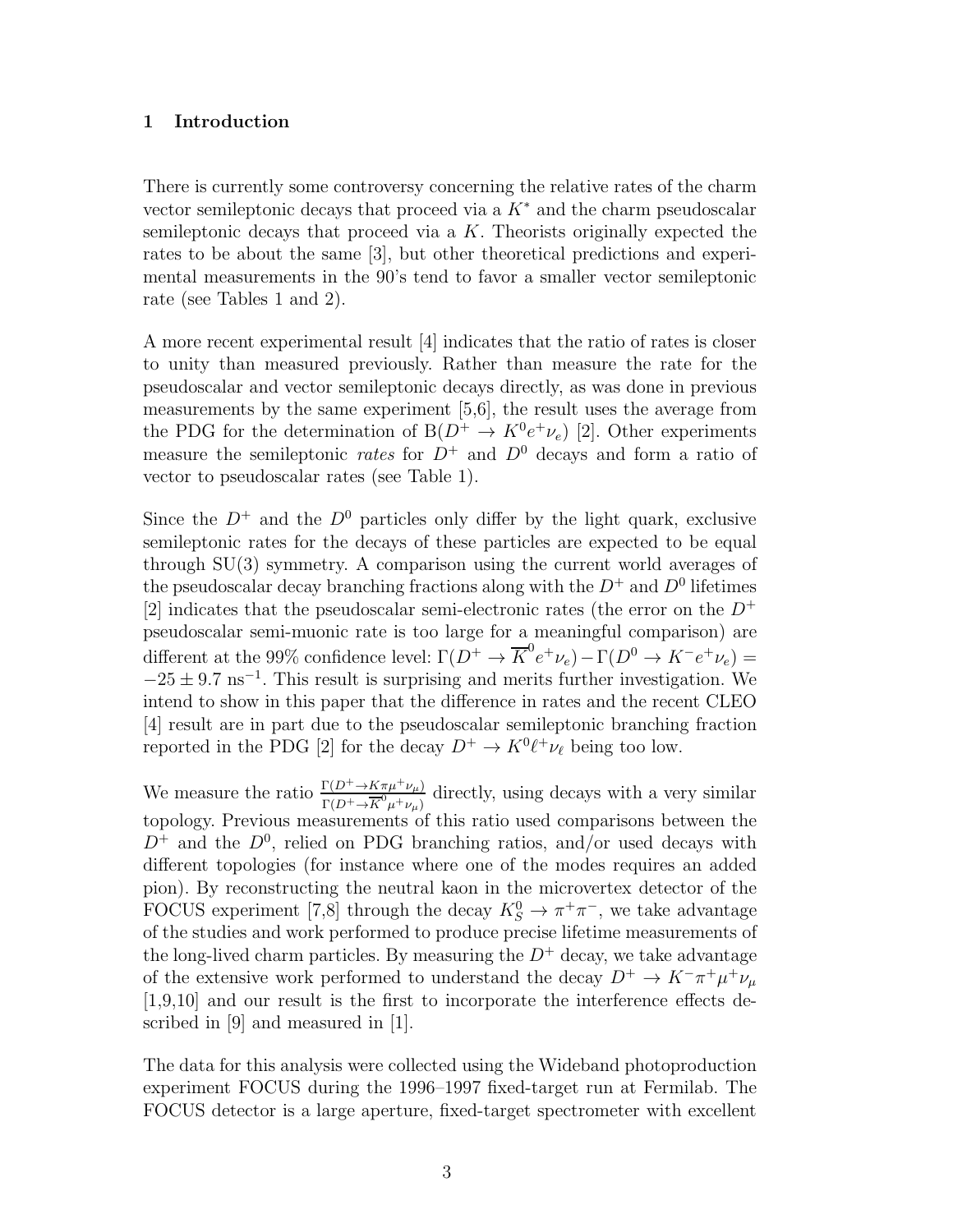vertexing and particle identification used to measure the interactions of high energy photons on a segmented BeO target. The FOCUS beamline [11] and detector [7,8,9,12] have been described elsewhere.

Table 1

Previous results compared to the FOCUS result. Notice that some results [13,14,15] are admixtures of different charm species related through the isospin argument, [14,15] are correlated since the same  $D^+ \rightarrow \overline{K}^{*0} \mu^+ \nu$  result is used, and in the CLEO(02) result [4], the  $\Gamma(D^+ \to \overline{K}^0 e^+ \nu)/\Gamma_{\text{Total}}$  comes from the PDG00 [16] estimate for  $\Gamma(D^+ \to \overline{K}^0 \ell^+ \nu)/\Gamma_{\text{Total}}$ .

| Experiment   | Quantity                                                                                            | Result                                             |
|--------------|-----------------------------------------------------------------------------------------------------|----------------------------------------------------|
| CLEO(91)[5]  | $\Gamma(D^0 \rightarrow K^{*-}e^+\nu)$<br>$\Gamma(D^0 \rightarrow K^- e^+ \nu)$                     | $0.51 \pm 0.18 \pm 0.06$                           |
| CLEO(93)[6]  | $\Gamma(D^0 \rightarrow K^{*-}e^+\nu)$<br>$\Gamma(D^0 \rightarrow K^- e^+ \nu)$                     | $0.60 \pm 0.09 \pm 0.07$                           |
| CLEO(93)[6]  | $\Gamma(D^+\rightarrow K^{*0}e^+\nu)$<br>$\Gamma(D^+\rightarrow \overline{K}^0e^+\nu)$              | $0.65 \pm 0.09 \pm 0.10$                           |
| E691(89)[13] | $\Gamma(D^+\overline{\rightarrow K^{*0}e^+\nu})$<br>$\Gamma(D^0 \rightarrow K^-e^+\nu)$             | $0.55 \pm 0.14$                                    |
| E687(93)[14] | $\Gamma(D^+\rightarrow \overline{K}^{*0}\mu^+\nu)$<br>$(D^0 \rightarrow K^- \mu^+ \nu)$             | $0.59 \pm 0.10 \pm 0.13$                           |
| E687(95)[15] | $\Gamma(D^+\rightarrow K^{*0})$<br>$\mu^+\nu$<br>$\Gamma(D^0 \rightarrow K^- \mu^+ \nu)$            | $0.62 \pm 0.07 \pm 0.09$                           |
| CLEO(02)[4]  | $\Gamma(D^+\rightarrow \overline{K}^{*0}e^+\nu)$<br>$\Gamma(D^+\rightarrow \overline{K}^0 e^+ \nu)$ | $0.99 \pm 0.06 \pm 0.07 \pm 0.06 \ (\pm 0.12)^{a}$ |
| FOCUS(04)    | $\overline{\Gamma(D^+\rightarrow K}^{*0}\mu^+\nu)$<br>$\Gamma(D^+\rightarrow K^{\circ}\mu^+\nu)$    | $0.594 \pm 0.043 \pm 0.030$                        |

<sup>a</sup> The PDG00 [16] error for  $\Gamma(D^+ \to \overline{K}^0 \ell^+ \nu)/\Gamma_{Total}$ , omitted [18] in the CLEO [4] result, is shown in parentheses.

# 2 Event Selection

We identify  $D^{+}$ 's through the 3-body decay  $D^{+} \to h^{-} \pi^{+} \mu^{+} \nu_{\mu}$  (where the h represents a pion or a kaon and charge conjugate modes are implied throughout this paper). To search for candidate events, a search strategy common to both modes is employed. This is possible since roughly  $10\%$  of all  $K_S^0$ 's reconstructed in the  $\pi^+\pi^-$  channel are reconstructed using hits from the FOCUS silicon microvertex detectors.<sup>1</sup> Where possible, we have chosen cuts similar to those optimized in other FOCUS analyses to enhance charm content and particle identification.

Two opposite sign tracks reconstructed using information from the silicon detectors are required to form a vertex with a confidence level exceeding 1%. To suppress background from short-lived, primarily non-charm particles produced

<sup>&</sup>lt;sup>1</sup> The technique used in [17] to reconstruct  $D^+ \to K_S^0 \pi^+$  using the bulk of the  $K_S^0$ 's is not applicable in this case due to the missing neutrino.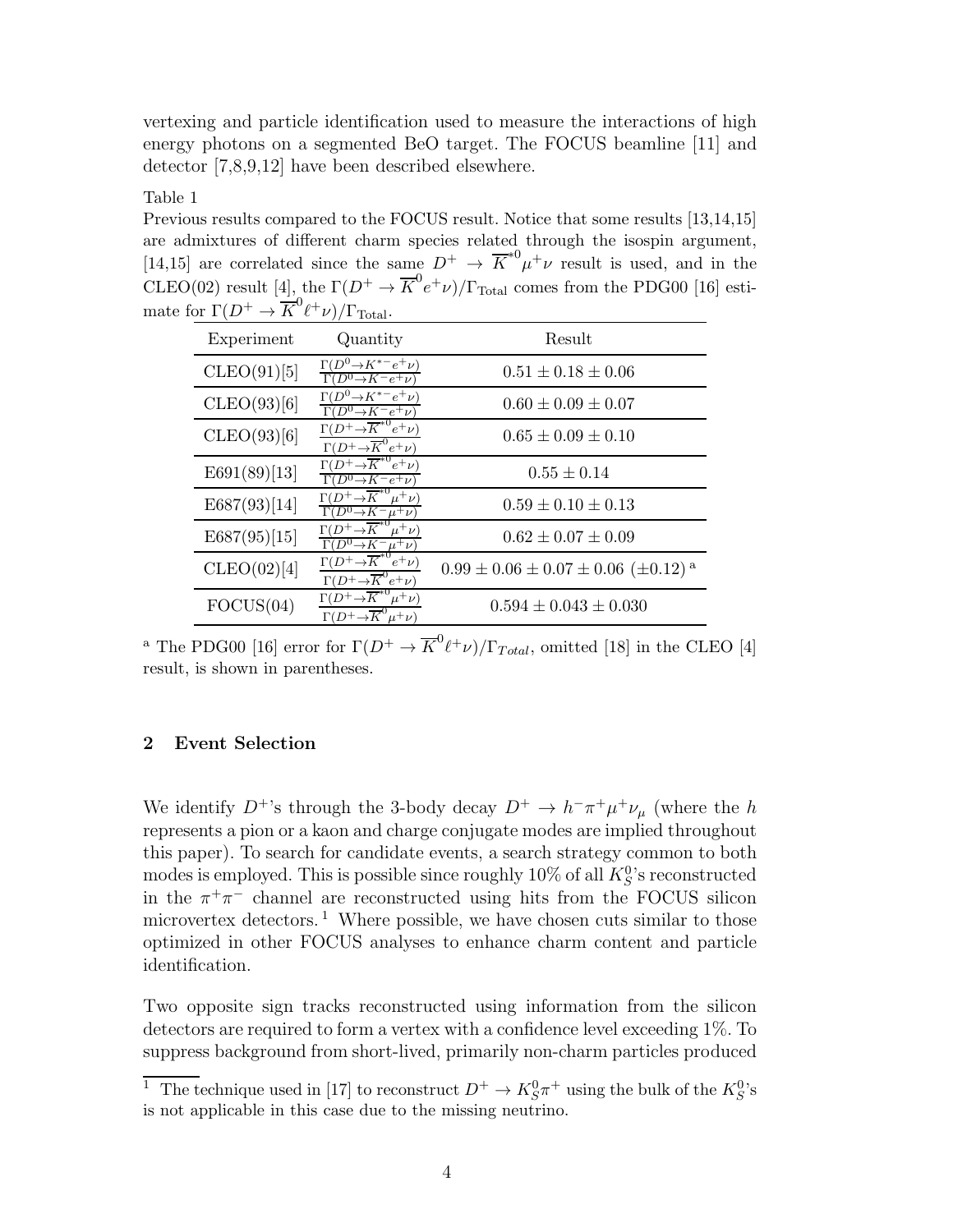## Table 2

| Model                      | $\frac{\Gamma(D\rightarrow K^*\ell^+\nu)}{\Gamma(D\rightarrow K\ell^+\nu)}$ |
|----------------------------|-----------------------------------------------------------------------------|
| $WSB(85^*)$ [3]            | 1.13                                                                        |
| $LFR(90*)$ [19]            | 0.7, 0.67                                                                   |
| SUMR(91)[20]               | $0.50 \pm 0.15$                                                             |
| LAT $(92^*)$ [21]          | $0.86 \pm 0.27$                                                             |
| LAGR $(93^*)$ [22]         | 0.56                                                                        |
| LAT(94) [24]               | $1.1 \pm 0.6 \pm 0.3$                                                       |
| MITBAG $(94)$ [23]         | 0.56                                                                        |
| ISGW2(95) [25]             | 0.54                                                                        |
| $QPT(96)$ [26]             | 0.65                                                                        |
| $RQM(96)$ [27]             | 0.57                                                                        |
| $QM(97)$ [28]              | 0.62                                                                        |
| LFM(97) [29]               | 0.68                                                                        |
| $SR(97^*)$ [30]            | $0.47^{+0.19}_{-0.17}$                                                      |
| $QM(00), DISP(01)$ [31,34] | 0.63                                                                        |
| $COVQ(01^*)$ [32]          | 1.01, 0.72                                                                  |
| $CVLFD(01)$ [33]           | 0.66, 0.64, 0.67                                                            |
| $PCL(01)$ [35]             | 0.54, 0.63, 0.57, 0.67                                                      |
| $EFT(02)$ [36]             | $0.5 \pm 0.2$                                                               |

Theoretical predictions for the Vector to Pseudoscalar ratio. No distinction is made for electrons, muons or charm species. In some cases, listed with a (\*), the ratio was calculated from information given in the publication.

in the targets, this 2-track vertex is required to occur at least 1 standard deviation outside of target material. The two tracks are then formed into a single track that is combined with a candidate muon to make a putative  $D^+$ vertex with a confidence level exceeding  $1\%$ . This  $D^+$  vertex is required to occur at least 1 standard deviation outside of target material as well.

Due to the relatively long lifetime and Lorentz boost of charm candidates, the primary interaction vertex and secondary  $D^+$  decay vertex can have a significant separation along the beam direction. Tracks not used to form a  $D^+$ are used to construct a set of candidate primary vertices with confidence level greater than 1%. The highest multiplicity primary vertex candidate with the highest separation,  $\ell$ , from the secondary in units of error,  $\sigma_{\ell}$ , greater than 3 is retained. Since the significance of the separation between the interaction and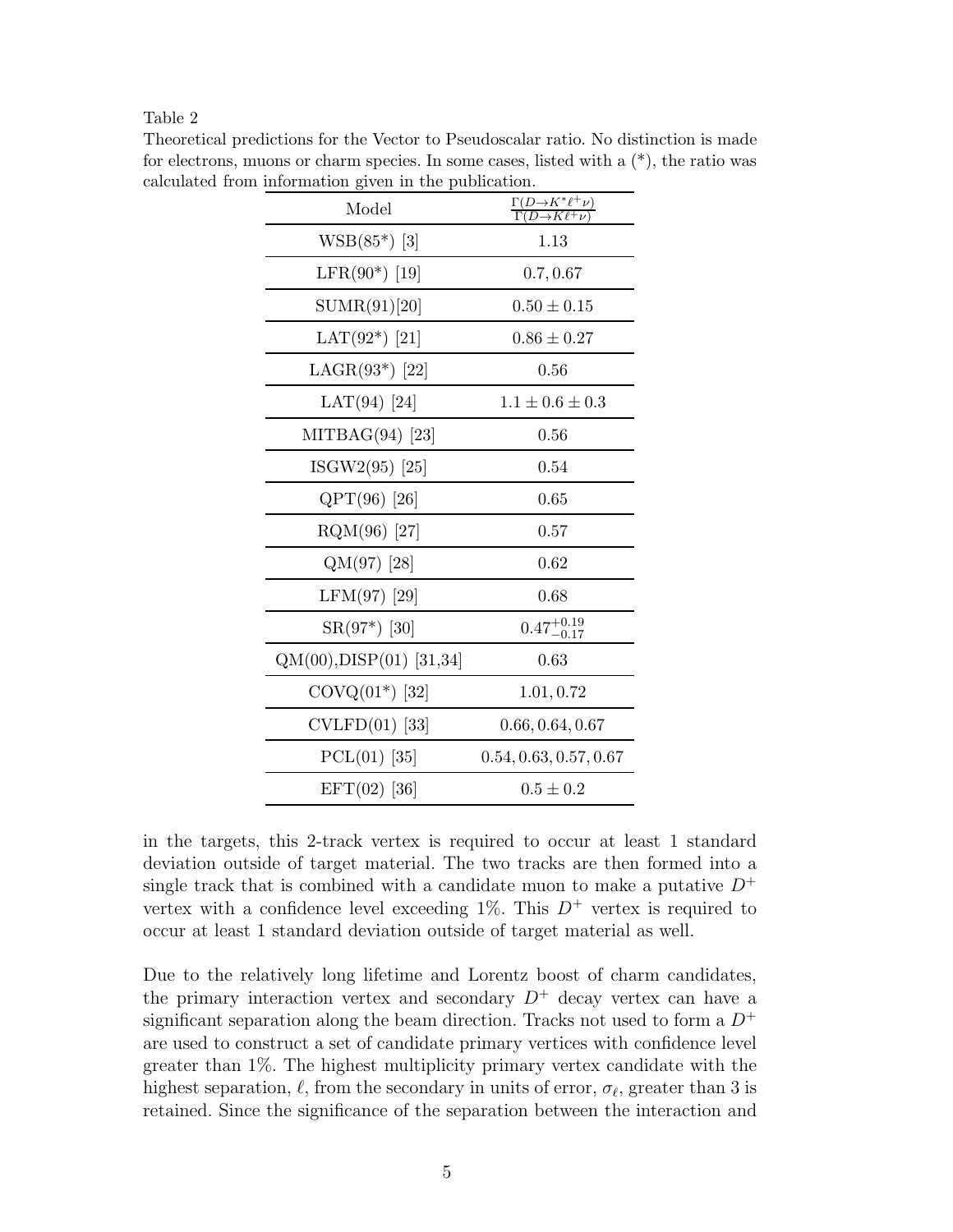decay vertices is an essential tool used to separate charm from background, we perform a scan in this variable between  $\ell/\sigma_{\ell} = 3$  and  $\ell/\sigma_{\ell} = 23$  (roughly a factor of 3 in yield) to judge the stability of our result. We find that our results become stable after a cut of  $\ell/\sigma_{\ell} > 5$  is reached. Additionally, the fit quality for the determination of the  $D^+ \to K_S^0 \mu^+ \nu_\mu$  yield becomes optimal  $(\chi^2/\text{DOF} < 1)$  between  $\ell/\sigma_{\ell} = 11$  and  $\ell/\sigma_{\ell} = 19$ . For the final sample, a value of  $\ell/\sigma_{\ell} = 13$  is used. The ratios of the yields of individual modes to that expected from simulations exhibit the same stability. This is a strong indication that our cuts are effective at removing any short-lived (non-charm) backgrounds that could mimic signal.

Muon candidates are required to be within the acceptance of the inner muon system in FOCUS [9]. Since the rate of muon misidentification increases at low momentum, we require that the momentum of muon candidate tracks be greater than 13  $GeV/c$ . Muon candidates are required to have associated hits in the muon system sufficient to meet a minimum confidence level of 5% for the muon hypothesis where at least 5 of 6 planes of the detector must record hits consistent with the candidate track.

To separate decays proceeding through the  $K^-\pi^+\mu^+\nu_\mu$  channel, from those decaying through the  $K_S^0 \mu^+ \nu_\mu$  channel, we use additional vertex, particle ID and invariant mass requirements.

The vertex representing the  $K^-\pi^+$  is required to occur within 3 standard deviations of the  $(K^-\pi^+) \mu^+$  vertex, and a three track vertex formed from the  $K^-$ , $\pi^+$  and  $\mu^+$  tracks must exceed a confidence level of 5%. Since the  $K^0_S$ lifetime is long compared even to the charm lifetime, we find a very effective cut to reduce non- $K_S^0$  contamination is to impose a requirement that the  $K_S^0$ vertex have a large separation from the charm decay vertex. We require that the vertex representing the  $K_S^0 \to \pi^- \pi^+$  decay occur at least 15 standard deviations downstream of the  $(\pi^{-}\pi^{+})\mu^{+}$  vertex.

We use the Cerenkov system  $[12]$  to identify pions and kaons. For each track,  $W_{\text{obs}} = -2 \log(\mathcal{L})$  is computed, where  $\mathcal L$  is the likelihood that a track is consistent with a given particle hypothesis. For the track in the  $K^-\pi^+\mu^+$  vertex with charge opposite to the muon, we require  $W_{obs}(\pi) - W_{obs}(K)$  (kaonicity) be greater than 2.0, and for the track same charge as the muon in the  $K^-\pi^+\mu^+$ vertex, we require  $W_{obs}(K)-W_{obs}(\pi)$  (pionicity) be greater than 0.0. For pions that form a candidate  $K_S^0$ , we require that the pion likelihood be favored over the particle hypothesis that forms the minimum likelihood  $W_{min} - W_{obs}(\pi)$  be greater than -5.0 (a loose cut).

Background from  $D^+ \to K^-\pi^+\pi^+$  and  $D^+ \to K^0_S\pi^+$ , where a pion is misidentified as a muon, is reduced by requiring that the visible mass  $M(h^{-}\pi^{+}\mu^{+})$  < 1.8 GeV/c<sup>2</sup>. In order to suppress background from  $D^{*+} \to D^0 \pi^+ \to (K^- \mu^+ \nu_\mu) \pi^+$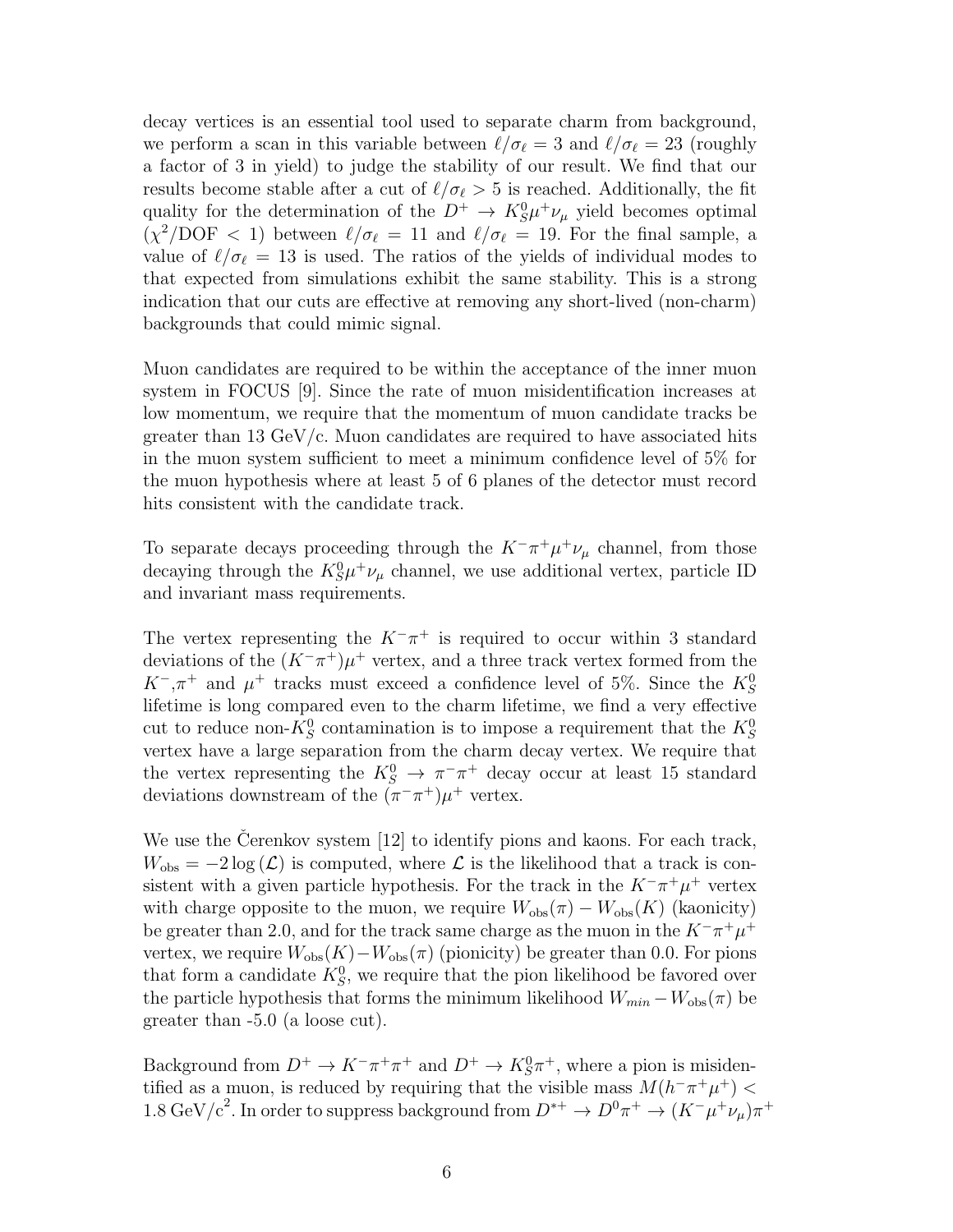we require  $M(K^-\pi^+\mu^+) - M(K^-\mu^+) > 0.2$ . In order to enrich the  $K_S^0$  sample we require the  $K_S^0$  invariant mass be within 2 standard deviations of the nominal reconstructed value.

To reduce backgrounds from topologies consistent with extra tracks coming from the secondary vertex (such as expected backgrounds like  $D^0 \rightarrow$  $\overline{K}^0\pi^-\mu^+\nu_\mu$  or high multiplicity charm and non-charm backgrounds not present in the simulation) we reject candidates where any track not used to create the secondary vertex can be included in the secondary vertex with a vertex fit confidence level exceeding 10%.

#### 3 Analysis

We fit the  $K^0_S \mu^+$  invariant mass and the  $K^-\pi^+$  invariant mass. Fit components are a combination of Monte Carlo histograms: one generated with the mode of interest and others representing background components. A maximum likelihood is used where the predicted number of events in a  $\sin_i$  is described by:

$$
N(\text{predicted})_i = P_S \text{Signal}_i + P_j \text{Background}_{i,j}
$$

where  $P_S$  and the  $P_j$ 's (more than one background shape is used) are fit parameters. The number of predicted signal events in the data is then described by  $\sum_{i}^{\text{\#bins}} P_{S}$ Signal<sub>i</sub> where Signal<sub>i</sub> is the number of reconstucted Monte Carlo events for the mode of interest in a given bin.

We find that the fit to determine the yield of the  $D^+ \to K^-\pi^+\mu^+\nu_\mu$  events requires only 2 components: one for signal and one for background. The  $D^+ \rightarrow$  $K^-\pi^+\mu^+\nu_\mu$  matrix element has only recently been fully measured, and we simulate the signal shape and efficiency with the results from [1]. We represent the background shape in the  $K^-\pi^+$  mass by generating a Monte Carlo in which we simulate all known charm decay backgrounds while removing  $D^+ \rightarrow$  $K^-\pi^+\mu^+\nu_\mu$  from the generated particle mix.

We have tried several approaches to fitting the invariant  $K_S^0 \mu^+$  mass histogram. To generate  $D^+ \to \overline{K}^0 \mu^+ \nu_\mu$  events, we use the simple pole form for the pseudoscalar to pseudoscalar semileptonic form factor where:

$$
f_{\pm}(q^2) = f_{\pm}(0)/(1 - q^2/M_{\text{pole}}^2), \quad q^2 = (P_D - P_{\text{kaon}})^2 = M_{\text{W-virtual}}^2.
$$

We use  $M_{\text{pole}} = 2.11 \text{ GeV}/c^2$  and  $f_{-}/f_{+} = -0.7$ . Since we accept almost the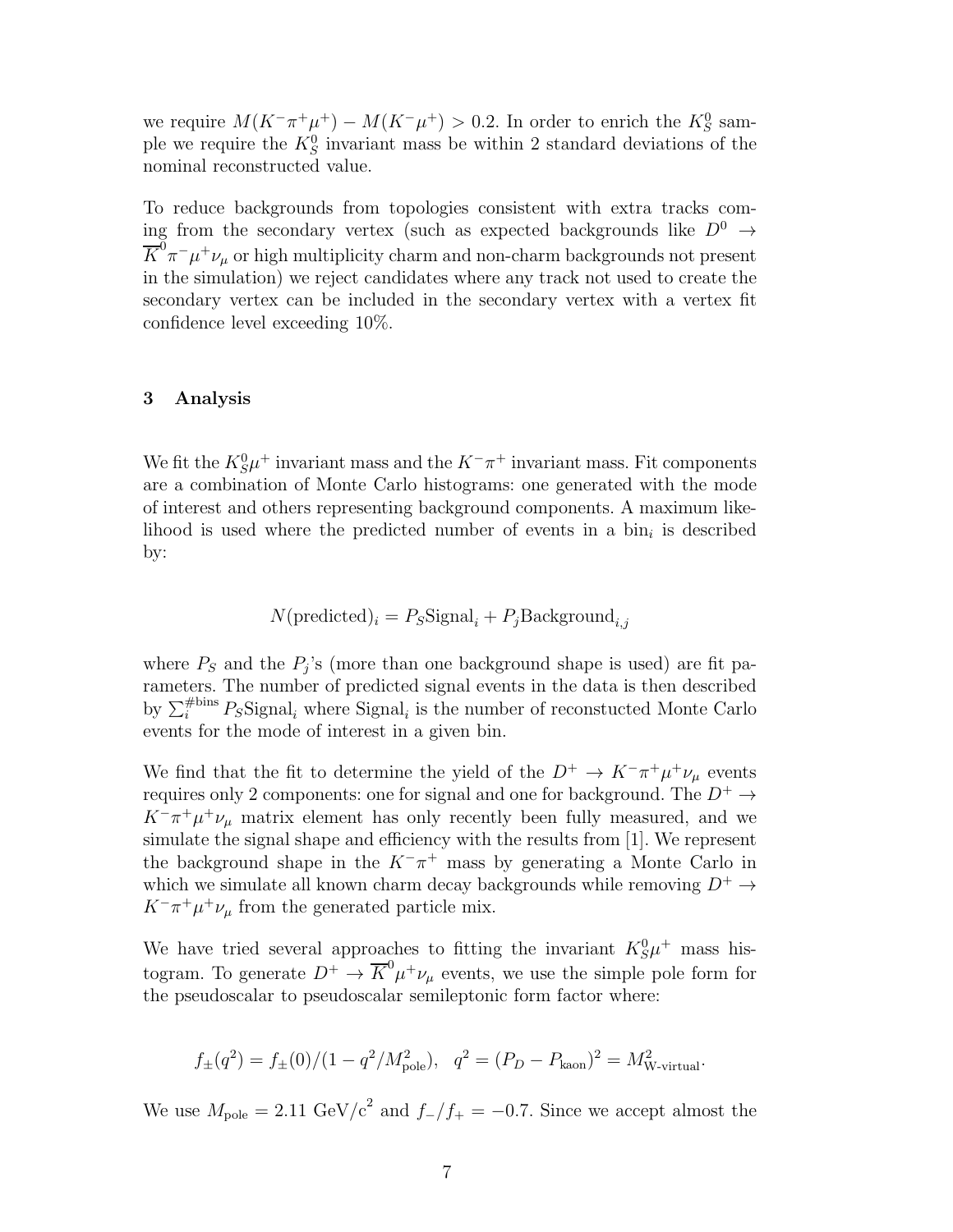entire  $K_S^0 \mu^+$  invariant mass range, small changes in the choice of  $M_{\text{pole}}$  and  $f_{-}/f_{+}$  have a negligible effect on our final result. To represent the background in the data, several techniques were investigated.

If the background in the data is primarily due to  $D \to \overline{K}^0 \pi \mu^+ \nu_\mu$  when a  $\pi^0$ or  $\pi^+$  is missed and  $D^+ \to \overline{K}^0 \mu^+ \nu_\mu$  when either the  $K^0_S$  or the  $\mu^+$  is not from the  $D^+$ , it should be sufficient to perform a fit including only these two components. We find that this approach produces consistent results but poor fit quality at low  $\ell/\sigma_{\ell}$ 's. Fit quality improves though at the cost of stability if the 2 (or more) lowest mass bins are removed from the fit. We also find a slight improvement in fit quality and stability at high  $\ell/\sigma_{\ell}$  if a Breit-Wigner component centered at 892 MeV/ $c^2$  with a width of 50 MeV/ $c^2$  is added to the fit.

In order to try and improve the fit quality, we added a background shape to the previous 3 component fit by generating a Monte Carlo in which we simulate all known charm decay backgrounds while removing  $D^+ \to K_S^0 \mu^+ \nu_\mu$ from the generated particle mix. We found that the fit quality did not improve, the error on the returned fit increased, and the results were not stable below  $\ell/\sigma = 9$ . Even though the results agreed quite well at higher  $\ell/\sigma$ , we decided to investigate this behavior further.

In order to reproduce a background shape which may contain unsimulated backgrounds, we took events which had at least one extra track consistent with the secondary vertex at vertex fit confidence levels between 30% and 90%. In order to gauge the specific effect of non-simulated backgrounds on the final result, invariant mass histograms were formed from both the data and from a Monte Carlo in which we simulate all known charm decays except  $D^+ \to \overline{K}^0 \mu^+ \nu_\mu$  and  $D^+ \to \overline{K}^0 \pi^0 \mu^+ \nu_\mu$ . Using these shapes in addition to the 3 component fit significantly improves the fit quality. The  $\chi^2/\text{DOF}$  for the fit using the background from the data is acceptable ( $\sim 1$  or less) at all  $\ell/\sigma_{\ell}$ 's. There is now a component of the signal in the data background subtraction. As a consequence, the signal and background are correlated in the fit, and the fit errors increase. In the fit using the simulated background, we find that the  $\chi^2$ /DOF is about 1 unit higher than the data represented background fit until  $\ell/\sigma_{\ell}$ 's above 11, where the fit quality becomes equivalent between the two representations. The difference in  $\chi^2$ /DOF at low  $\ell/\sigma_\ell$ 's is likely due to non-charm or short-lived charm decays, appearing primarily at low  $K_S^0\mu$  mass according to the results of the binning tests, which are not included in the simulation. Even though we see a difference between the data and simulated background in  $\chi^2$ /DOF at low  $\ell/\sigma_\ell$ , the results of the fits are in good agreement and stable above  $\ell/\sigma_{\ell} = 3$ .

Our quoted result uses the fit to the  $K_S^0 \mu^+$  invariant mass with the simulated background from higher multiplicity secondary vertices at  $\ell/\sigma_{\ell} = 13$ . It is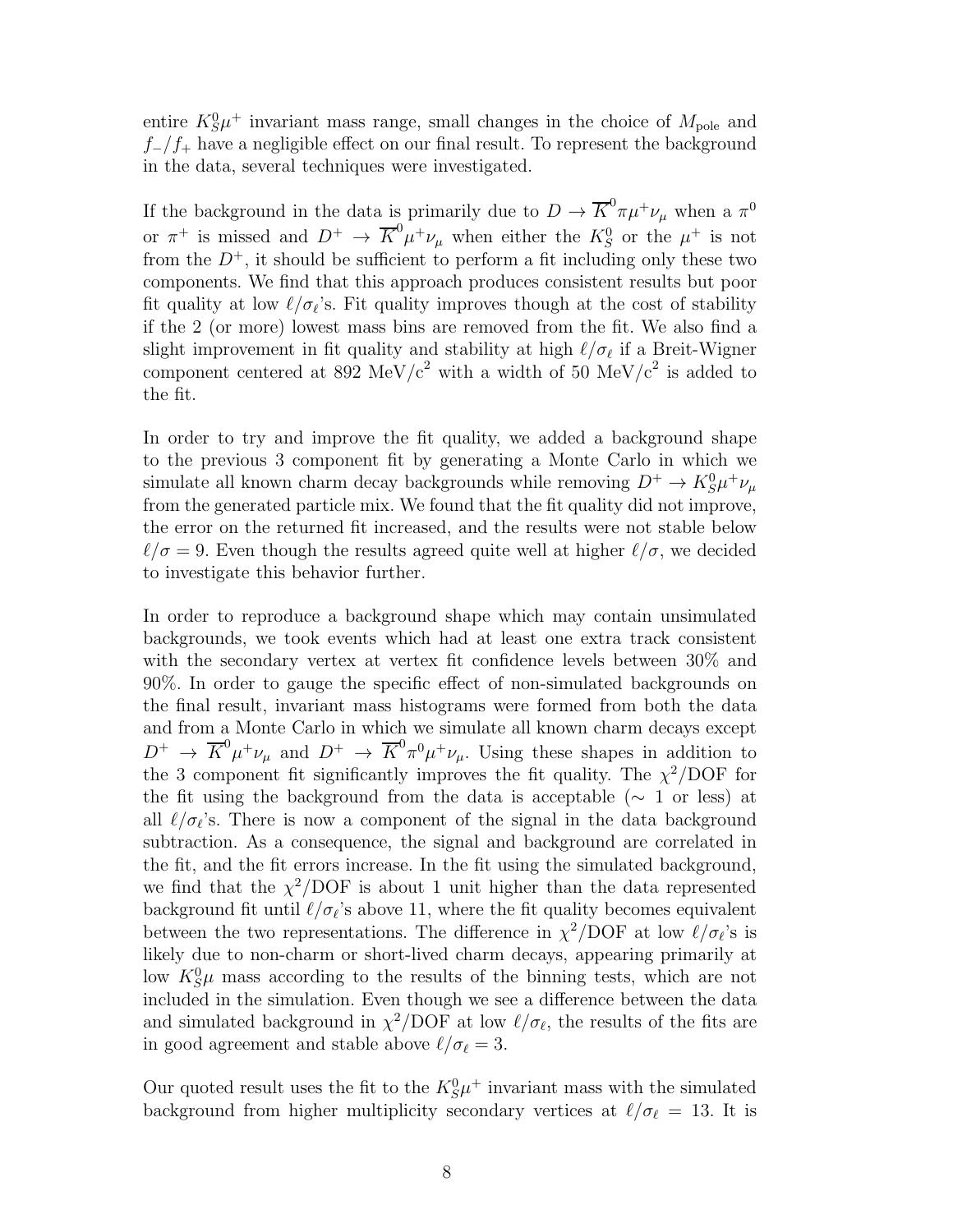important to note that in all four of the fits described, the 3 component fit, the fit with the inclusive simulated background, and the fits with the background from higher multiplicity secondaries produce equivalent values above  $\ell/\sigma_{\ell} = 11$ . This is likely due to the background being dominated by  $D \to K \pi \mu^+ \nu_\mu$  decays at higher  $\ell/\sigma_\ell$ .

The fit to the data for both modes is presented in Fig. 1. We find  $555 \pm$ 39  $K_S^0 \mu^+ \nu_\mu$  decays and 9871  $\pm$  127  $K^- \pi^+ \mu^+ \nu_\mu$  decays.



Fig. 1. The fit to the  $K_S^0\mu^+$  invariant mass (left) and the  $K^-\pi^+$  invariant mass (right). The fit to the data (error bars) is shown as a solid line, and the background described in the text in shown as a dotted line. For both plots, the difference between the solid and dotted lines represents the signal. Note the good fit to the  $K^0_S\mu$ invariant mass and the cleanliness of the  $K^-\pi^+$  invariant mass.

Thus, our ratio  $\frac{\Gamma(D^+ \to K \pi \mu^+ \nu_\mu)}{\Gamma(D^+ \to \overline{K}^0 \mu^+ \nu_\mu)}$  becomes:

$$
\frac{1/2}{2/3} \frac{\#K^-\pi^+\mu^+\nu_\mu(\text{FIT})}{\#K_S^0\mu^+\nu_\mu(\text{FIT})} \frac{\epsilon(K_S^0\mu^+\nu_\mu)}{\epsilon(K^-\pi^+\mu^+\nu_\mu)}
$$

The 2/3 accounts for the probability that  $\overline{K}^{*0}$  decays to  $K^-\pi^+$  (see above) and the 1/2 accounts for the probability that  $K^0$  decays to  $K^0_S$ . The  $K^0_S \rightarrow$  $\pi^{+}\pi^{-}$  branching fraction is accounted for in the Monte Carlo generation. The number of events determined from the fit to the data for each mode is labeled (FIT), and the reconstruction efficiency for each mode determined using the Monte Carlo indicated by an  $\epsilon$ . In order to quote the K<sup>\*</sup> component as a separate result, we separate the resonant and non-resonant components using the technique outlined in [1]. Fully  $95.0 \pm 0.5\%$  of the  $K^-\pi^+$  sample is proceeds through a  $\overline{K}^{*0}$ . Thus we find: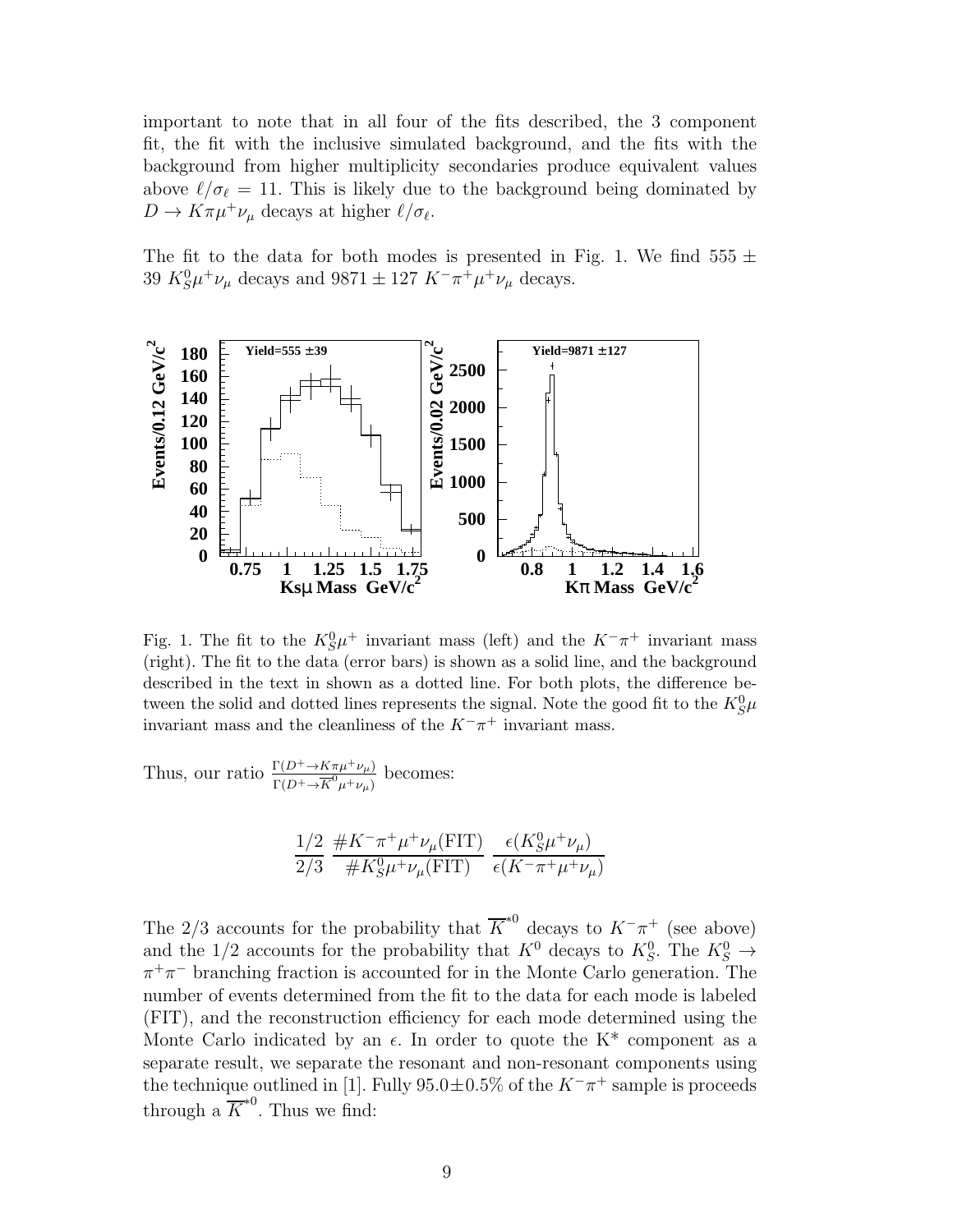$$
\frac{\Gamma(D^+ \to K \pi \mu^+ \nu)}{\Gamma(D^+ \to \overline{K}^0 \mu^+ \nu)} = 0.625 \pm 0.045
$$

and,

$$
\frac{\Gamma(D^+ \to \overline{K}^{*0} \mu^+ \nu)}{\Gamma(D^+ \to \overline{K}^0 \mu^+ \nu)} = 0.594 \pm 0.043.
$$

Our systematic tests of the result are outlined in the next section.

## 4 Systematic Checks

Our systematic uncertainty comes from known quantities which are not included in the fit (such as the S-wave contribution estimate), unanticipated variations in the data not accounted for in the simulation, and variations due to the fitting technique.

To determine the amount of  $D^+ \to \overline{K}^{*0} \mu^+ \nu_\mu$  contained in our  $D^+ \to K^- \pi^+ \mu^+ \nu_\mu$ signal, we corrected our estimated yield of  $D^+ \to K^-\pi^+\mu^+\nu$  by  $0.950 \pm 0.005$ . We compute this fraction by integrating over the  $K^-\pi^+\mu^+\nu$  phase space the model intensity and parameters from reference [1] with the S-wave amplitude set to zero and dividing this value by the same with the S-wave amplitude and phase set to the measured values. The uncertainty  $(\pm 0.005)$  is determined by varying the amplitude and phase by the errors indicated in [1] and noting the difference.

In order to assess a systematic uncertainty due to larger variations of  $M_{\text{pole}}$ , we varied  $M_{\text{pole}}$  between 1.86 and 2.31 GeV/ $c^2$  in the Monte Carlo generation. The resultant simulated signal histograms are then used to repeat the fit used to obtain the final result. The sample variance from the returned fit results is retained as the systematic uncertainty due to  $M_{\text{pole}}$ . To estimate the systematic uncertainty due to different values of  $f_{-}/f_{+}$ , we repeated the fit at  $M_{\text{pole}} = 2.11 \text{ GeV}/c^2$  with  $f_{-}/f_{+} = 0.7$  and kept the difference as the error estimate.

In order to assess a systematic error to the measured ratio from unanticipated variations in the data not accounted for in the simulation, we placed a variety of pertinent cuts on the data and computed a sample variance from the returned values. The cuts described below are in addition to those previously applied. Unless a particular meson or mode is mentioned, cuts are applied to both modes used to calculate the ratio simultaneously.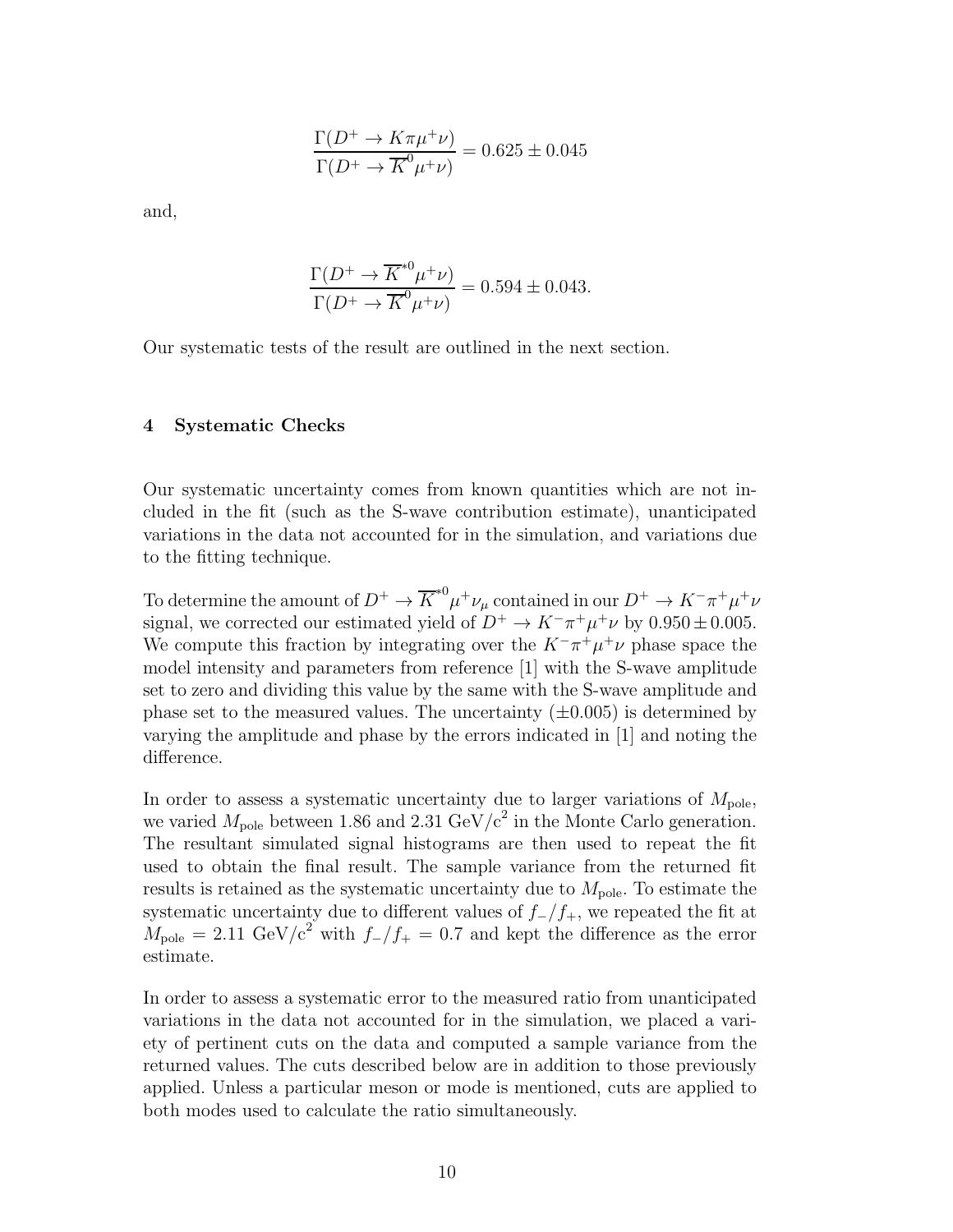To check for non- $K_S^0 \pi^+ \pi^-$  backgrounds, we set the normalized  $K_S^0$  mass cut to values of 3 and 1. To check for backgrounds where a neutral long-lived particle such as a  $\Lambda$  is misidentified as a  $K_S^0$ , we made a cut requiring that the difference in the magnitude of the  $K_S^0$  candidate pion momenta be no greater than  $70\%$  of the sum. We also increased the Cerenkov requirement on both pions so that  $W_{obs}(K) - W_{obs}(\pi)$  (pionicity) be greater than 0.0. Since this latter cut primarily removes low momentum  $K_S^0$ 's, it is an effective tool at examining the  $K_S^0$  acceptance as well.

To check for unanticipated backgrounds and differences between the simulation and the signal mode due to event topology, we investigated how the ratio behaves with a variety of requirements on the detailed location of the reconstructed event in the spectrometer. We required the  $D^+$  vertex be located downstream of the first interaction target, downstream of the second interaction target, upstream of a trigger counter located near the main silicon tracking system, or upstream of a location roughly between the 2 downstream target silicon system planes. We also required the  $K_S^0$  vertex be 2 cm downstream of the  $D^+$  vertex, upstream of the main (last 12 planes) silicon system, or downstream of the target (1st 4 planes) silicon system [8].

To look for short lived or non-charm background, we increased the requirement to 3 standard deviations that the  $D^+$  vertex occur outside of target material, and we required  $P_{\text{visible}} > 30 \text{ GeV}/c^2$ . As a check for higher multiplicity decays feeding into the signal, we specified that the maximum allowable confidence level that an additional track be consistent with the secondary be 1%.

In order to specifically look for decays feeding into the signal where a particle is misidentified as a muon, we chose cuts that should reduce the probability of contamination while leaving high efficiency for signal. We placed a cut on the muon requiring that the momentum measured by both magnets in the spectrometer be consistent. We increased the muon momentum cut to  $> 20 \text{ GeV}/c^2$ . We also increased the requirement on the muon identification confidence level to 15%.

To check for additional background in the  $K\pi$  mass, we increased the Cerenkov likelihood difference cut on the kaon from  $> 2.0$  to  $> 4.0$ , and increased the cut on the mass difference used to cut out  $D^*$ 's to 0.25 and 0.30.

We assess a systematic uncertainty from these cut tests by computing a sample variance of the returned values for  $\frac{\Gamma(D^+ \to K\pi\mu^+\nu)}{\Gamma(D^+ \to \overline{K}^0\mu^+\nu)}$ . The larger contributions to this systematic error estimate are listed in Table 3.

In order to test the fit, we performed repeated tests where we Poisson fluctuated the bins of both the data and fit histograms and performed repeated fits. Our tests indicate that the  $K_S^0 \mu^+ \nu_\mu$  yield error is underestimated by 6% (due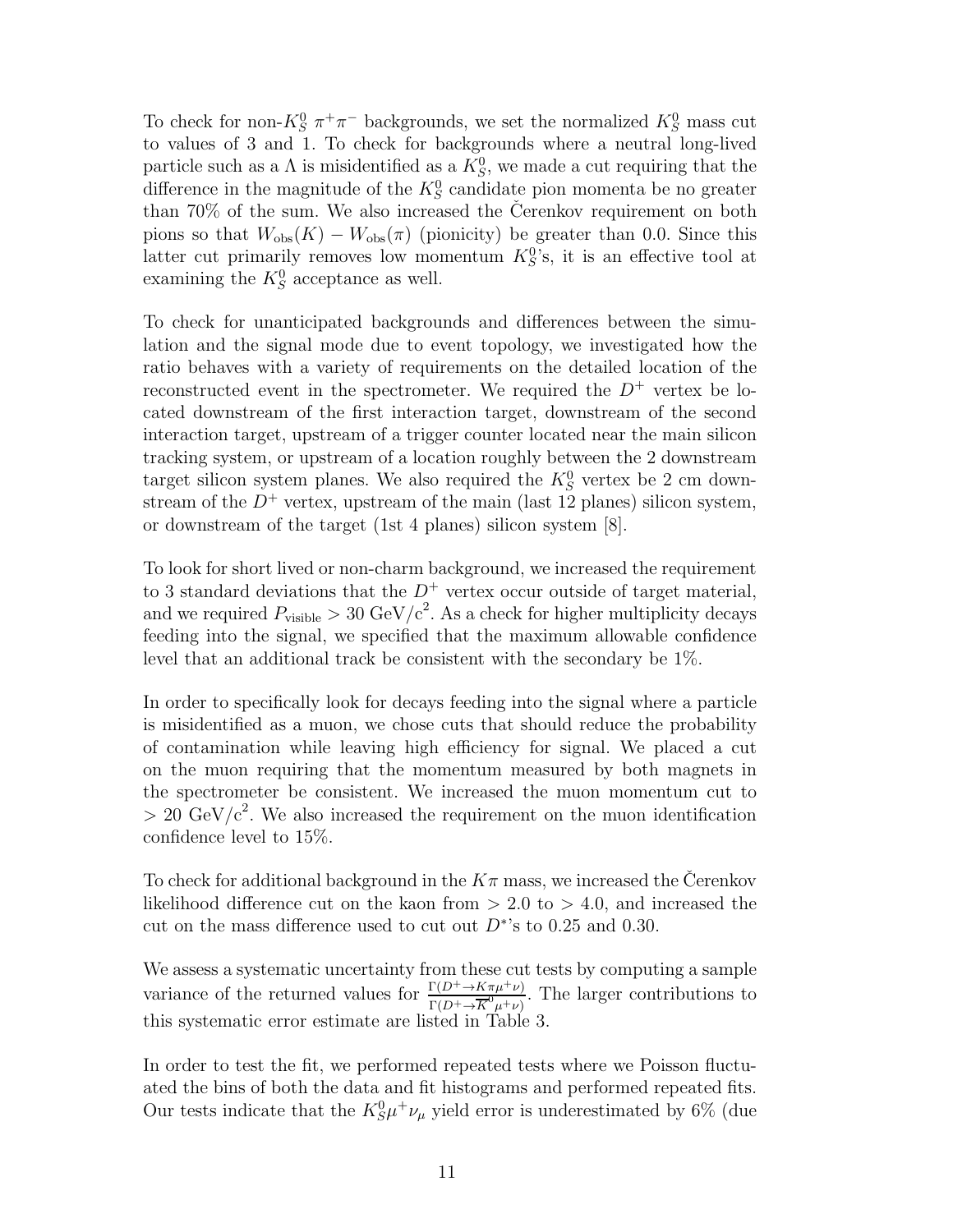to finite Monte Carlo statistics), and the statistical error in the final result is boosted to account for this difference. We also looked at the standard deviation between the four different fits tried. Although the fits agree remarkably well at  $\ell/\sigma_{\ell} = 13$ , we felt a more conservative approach was to choose a value that was common to four returned ratios below and above the chosen  $\ell/\sigma_{\ell}$ . The systematic uncertainty estimated from the four fits is added in quadrature to the previously described estimates to assess a total systematic uncertainty in the ratio (see Table 3).

Table 3

Larger contributions to the systematic uncertainty in the ratio  $\frac{\Gamma(D^+\to K\pi\mu^+\nu)}{\Gamma(D^+\to\overline{K}^0\mu^+\nu)}$ . Note that the uncertainty associated with the non-S-wave  $K\pi$  contribution applies only to the estimate of the  $K^*$  fraction in the  $K\pi$  signal.

| <b>Systematic Contribution</b>                | Value       |
|-----------------------------------------------|-------------|
| Normalized $K_S^0$ Mass Cut                   | 0.008       |
| Secondary Vertex Location                     | 0.017       |
| $K_S^0$ Vertex Location                       | 0.013       |
| Muon Magnet Consistency                       | 0.012       |
| Muon Momentum Cut                             | 0.008       |
| Total contributions from cut variations       | 0.028       |
| $M_{\text{pole}}$ and $f_{-}/f_{+}$ variation | 0.015       |
| Contribution from fit variations              | 0.013       |
| Total systematic uncertainty                  | $\,0.034\,$ |
| S-wave Fraction $(K^*$ ratio only)            | 0.003       |

#### 5 Summary and Conclusions

Our result represents a substantial improvement over previous results for the ratio of the vector to pseudoscalar decay in the muon channel. We find

$$
\frac{\Gamma(D^+ \to K \pi \mu^+ \nu)}{\Gamma(D^+ \to \overline{K}^0 \mu^+ \nu)} = 0.625 \pm 0.045 \pm 0.034
$$

and

$$
\frac{\Gamma(D^+ \to \overline{K}^{*0} \mu^+ \nu)}{\Gamma(D^+ \to \overline{K}^0 \mu^+ \nu)} = 0.594 \pm 0.043 \pm 0.033.
$$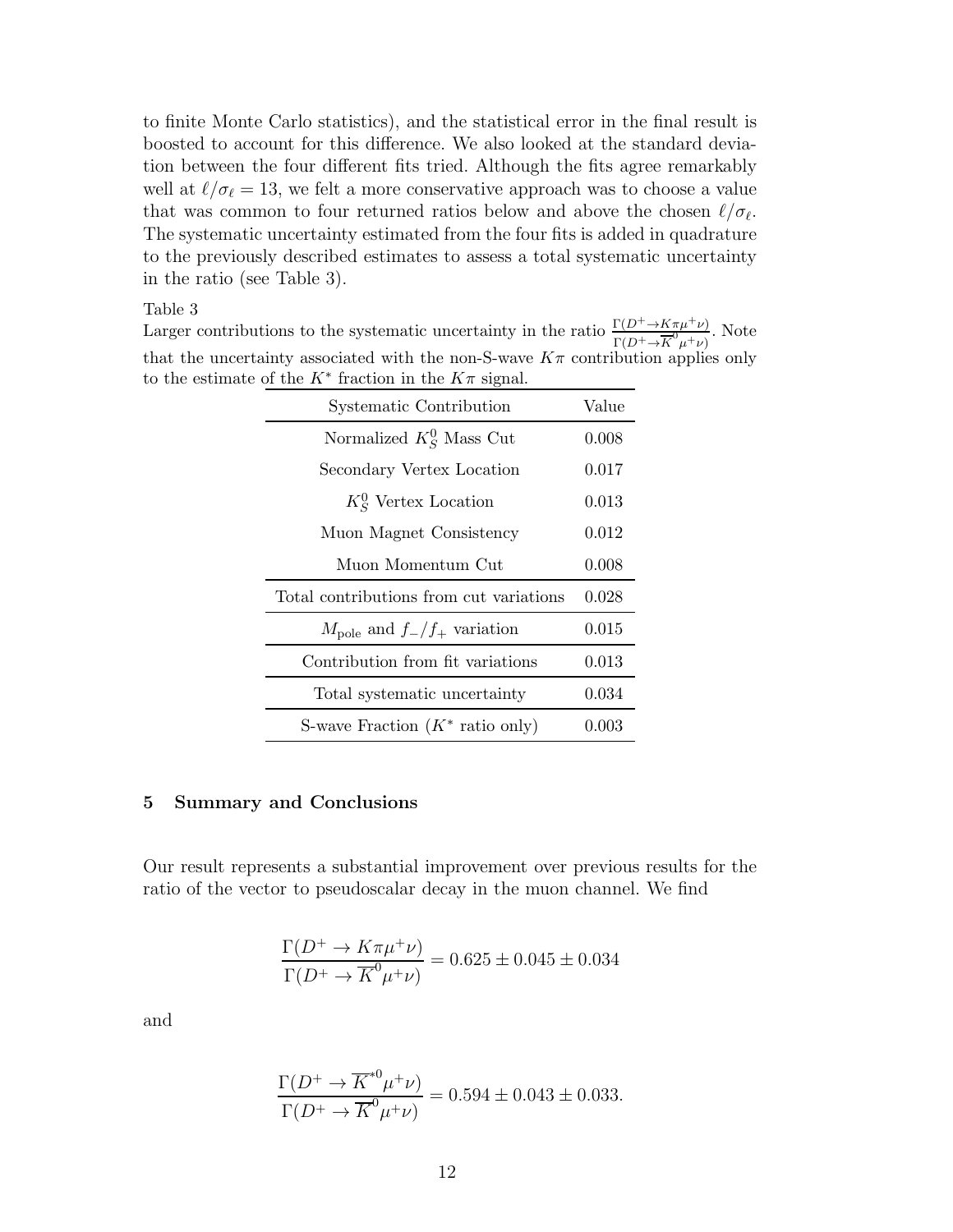Where the first error is statistical and the second error is the systematic uncertainty. The  $K^*/K$  result agrees with older results, but disagrees with a recent result from the CLEO collaboration (with no corrections (∼ 3% effect) made for phase space and form factors). One possible source of this difference can be due to the vector decay as is discussed in Reference [1]. Another source is detailed below.

By using our vector/pseudoscalar result and our measurement of the branching ratio  $\frac{\Gamma(D^+ \to \overline{K}^{*0} \mu^+ \nu)}{\Gamma(D^+ \to K^- \pi^+ \pi^+)}$  $\frac{\Gamma(D^+\to K^-\mu^+\nu)}{\Gamma(D^+\to K^-\pi^+\pi^+)}$  [10], correcting for the updated values of the S-wave contribution [1], we determine:

$$
\frac{\Gamma(D^+ \to \overline{K}^0 \mu^+ \nu)}{\Gamma(D^+ \to K^- \pi^+ \pi^+)} = 1.019 \pm 0.076 \pm 0.065,
$$

where we have added the statistical and systematic errors separately in quadrature.

Using the PDG [2] values for the absolute branching fraction of the decay  $D^+ \to K^- \pi^+ \pi^+$ : (9.1 ± 06)%, we calculate,

$$
B(D^+ \to \overline{K}^0 \mu^+ \nu) = (9.27 \pm 0.69 \pm 0.59 \pm 0.62) \%
$$

The third error is due to uncertainty in the  $D^+ \to K^-\pi^+\pi^+$  branching fraction. Our result is a substantial improvement over the present world average [2] of 7.0<sup>+3.0</sup>%. Besides the difference between the  $D^+$  and  $D^0$  semi-electronic rates mentioned in the introduction, there are other reasons to believe that the PDG value for the  $D^+$  semi-electronic mode  $6.5 \pm 0.9\%$  is low.

We can compare the  $D^0$  and  $D^+$  semi-muonic rates as we did for the semielectronic rates in the introduction. We find good agreement with  $\Gamma(D^+ \rightarrow$  $\overline{K}^0\mu^+\nu_\mu$ ) –  $\Gamma(D^0 \to K^-\mu^+\nu_\mu) = 11 \pm 11 \text{ ns}^{-1}$  (where no correction for the difference in phase space between  $D^+$  and  $D^0$  has been made).

It is likely that the semi-muonic rate is lower than the semi-electronic rate by a few percent, and this is consistent with what is measured for the isospin conjugate decay of the  $D^0$  using values from [2]. One sees  $\frac{\Gamma(D^0 \to K^- e^+ \nu_e)/\Gamma(D^0 \to K^- \pi^+)}{\Gamma(D^0 \to K^- \mu^+ \nu_\mu)/\Gamma(D^0 \to K^- \pi^+)}$  $1.12 \pm 0.07$ , for the  $D^0$  but  $\frac{\Gamma(D^+ \to K^0 e^+ \nu_e)/\Gamma(D^+ \to K^- \pi^+ \pi^+)}{\Gamma(D^+ \to \overline{K}^0 \mu^+ \nu_\mu)/\Gamma(D^+ \to K^- \pi^+ \pi^+)} = 0.72 \pm 0.11$  for the  $D^+$  using the result in this paper. The PDG estimates that this ratio should be around 1.03[2]. This is reasonable since a very large positive ratio for  $f_{-}/f_{+}$ , which increases the semi-muonic rate, is not likely given the E687 [15] result for  $f_{-}/f_{+}$ , and radiative corrections for the semi-electronic mode, which can lower the measured semi-electronic rate, are expected to be small. It is also unlikely that any such large, unanticipated corrections apply to the  $D^+$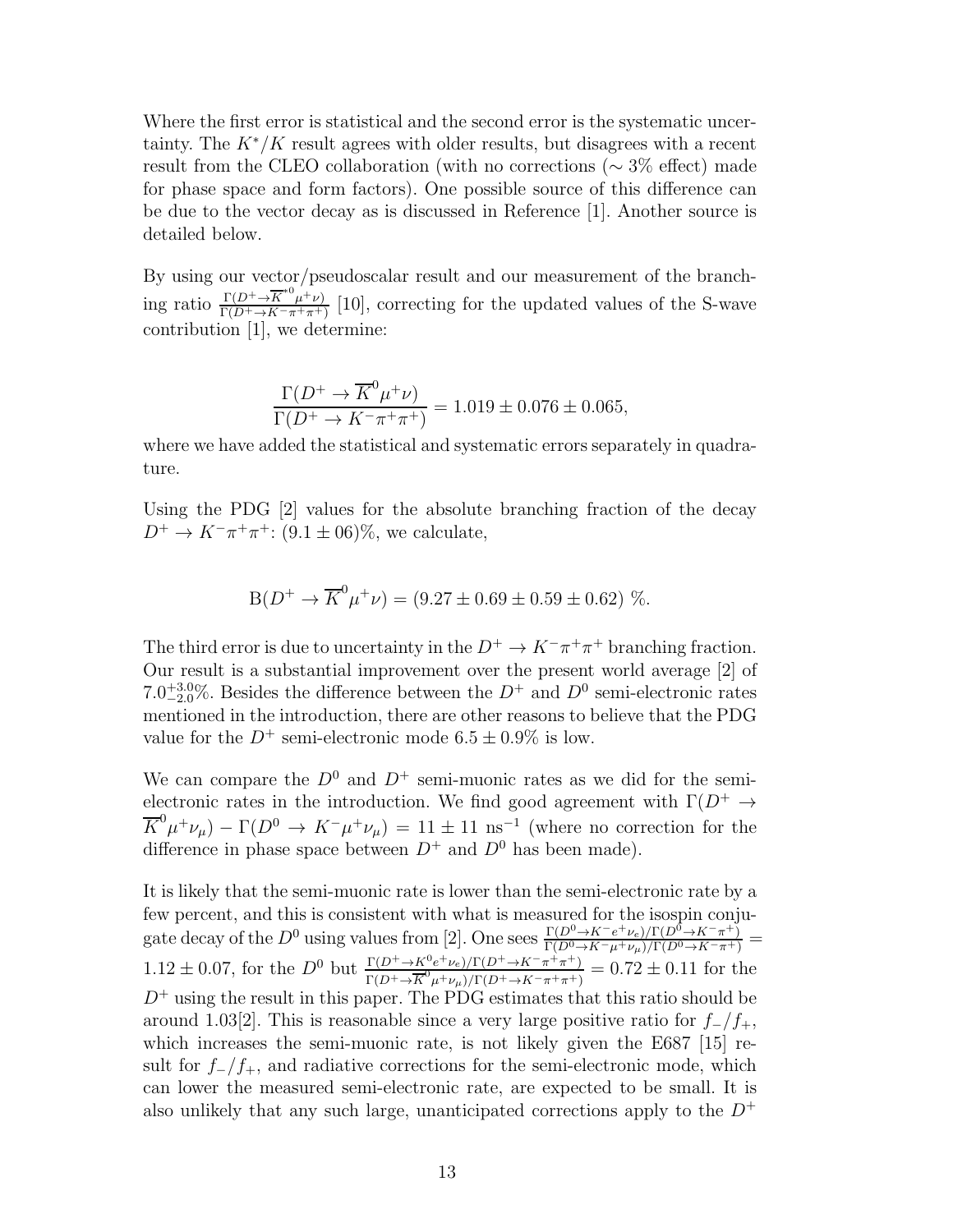semi-electronic mode exclusively.

Finally, it is interesting to note that the sum of the rates measured by FOCUS, corrected as suggested in the PDG [2] to estimate the semi-electronic modes, is  $B(D^+ \to ((1.05)K\pi + (1.03)K^0)\mu^+\nu_\mu) = 14.9 \pm 1.2\%$ . This is closer to the current world average inclusive electronic rate  $D^+ \rightarrow e^+$  (anything) = 17.2  $\pm$ 1.9% than  $B(D^+ \to ((3/2)K^-\pi^+ + K^0)\mu^+\nu_\mu) = 12.9^{+1.6}_{-1.4}\%$  (both from [2]), suggesting that a large, previously unseen, semileptonic decay mode for the  $D^+$  is unlikely.

# Acknowledgments

We wish to acknowledge the assistance of the staffs of Fermi National Accelerator Laboratory, the INFN of Italy, and the physics departments of the collaborating institutions. This research was supported in part by the U. S. National Science Foundation, the U. S. Department of Energy, the Italian Istituto Nazionale di Fisica Nucleare and Ministero dell'Universit`a e della Ricerca Scientifica e Tecnologica, the Brazilian Conselho Nacional de Desenvolvimento Científico e Tecnológico, CONACyT-México, the Korean Ministry of Education, and the Korean Science and Engineering Foundation.

# References

- [1] J. M. Link *et al.* [FOCUS Collaboration], Phys. Lett. B **544**, 89 (2002).
- [2] D.E. Groom et al. [Particle Data Group Collaboration], Phys. Rev. D 66, 010001 (2002) and 2003 partial update for edition 2004 (URL:http//pdg.lbl.gov).
- [3] M. Wirbel, B. Stech and M. Bauer, Z. Phys. C 29, 637 (1985).
- [4] G. Brandenburg et al. [CLEO Collaboration], Phys. Rev. Lett. 89, 222001 (2002).
- [5] G. D. Crawford *et al.* [CLEO Collaboration], Phys. Rev. D 44, 3394 (1991).
- [6] A. Bean *et al.* [CLEO Collaboration], Phys. Lett. B **317**, 647 (1993).
- [7] P. L. Frabetti et al. [E687 Collaboration], Nucl. Instrum. Meth. A 320, 519 (1992).
- [8] J. M. Link et al. [FOCUS Collaboration], Nucl. Instrum. Meth. A 516, 364 (2004).
- [9] J. M. Link et al. [FOCUS Collaboration], Phys. Lett. B 535, 43 (2002).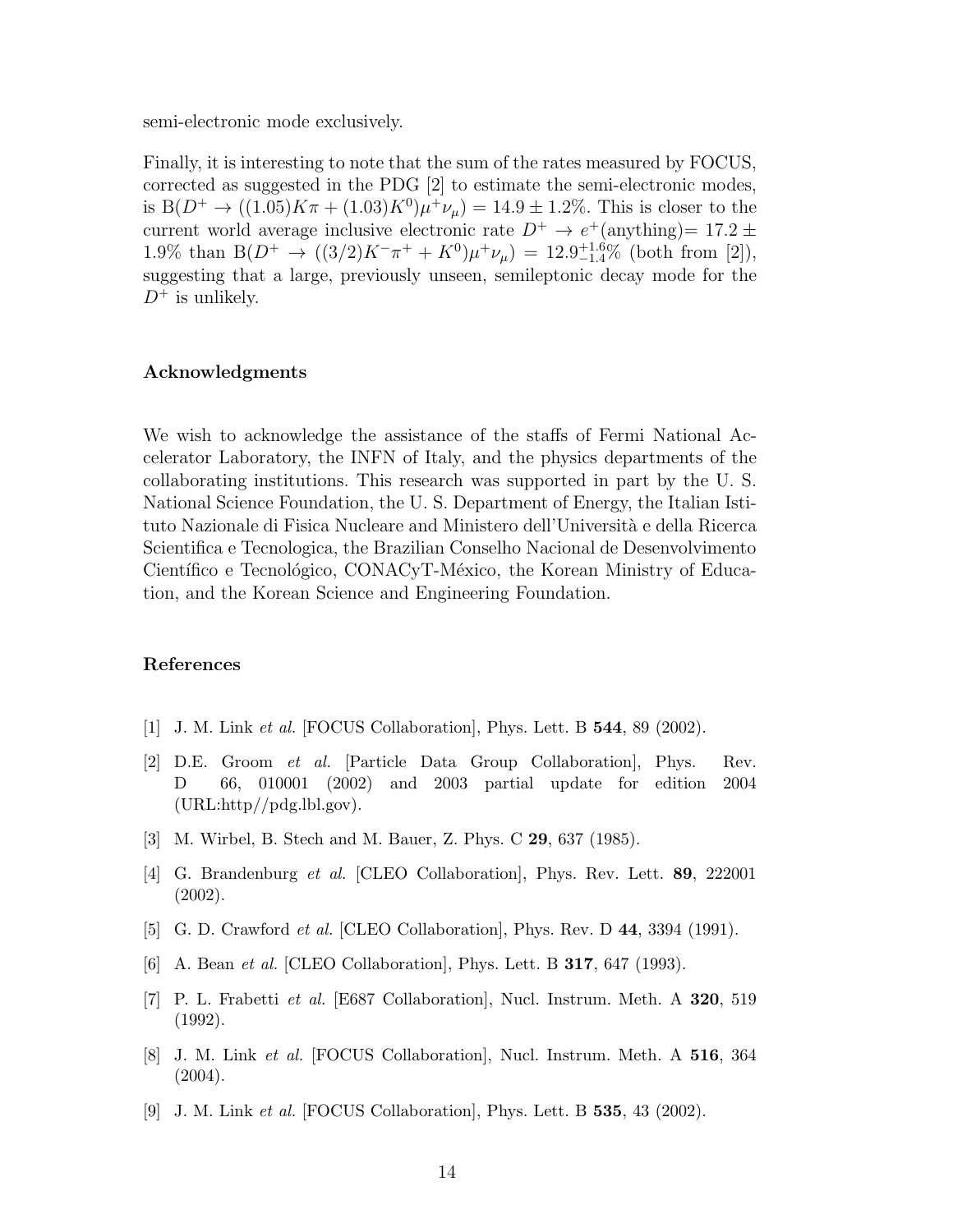- [10] J. M. Link et al. [Focus Collaboration], Phys. Lett. B 541, 243 (2002).
- [11] P. L. Frabetti *et al.*, Nucl. Instrum. Meth. A **329**, 62 (1993).
- [12] J. M. Link et al. [FOCUS Collaboration], Nucl. Instrum. Meth. A 484, 270 (2002).
- [13] J. C. Anjos et al. [Tagged Photon Spectrometer Collaboration], Phys. Rev. Lett. 62, 1587 (1989).
- [14] P. L. Frabetti et al. [E687 Collaboration], Phys. Lett. B 315, 203 (1993).
- [15] P. L. Frabetti et al. [E687 Collaboration], Phys. Lett. B 364, 127 (1995).
- [16] S. J. Lee, Eur. Phys. J. C **15**, 1 (2000).
- [17] J. M. Link et al. [FOCUS Collaboration], Phys. Rev. Lett. 88, 041602 (2002) [Erratum-ibid. 88, 159903 (2002)].
- [18] Y. Kubota, private communication.
- [19] W. Jaus, Phys. Rev. D 41, 3394 (1990).
- [20] P. Ball, V. M. Braun and H. G. Dosch, Phys. Rev. D 44, 3567 (1991).
- [21] V. Lubicz, G. Martinelli, M. S. McCarthy and C. T. Sachrajda, Phys. Lett. B 274, 415 (1992).
- [22] R. Casalbuoni, A. Deandrea, N. Di Bartolomeo, R. Gatto, F. Feruglio and G. Nardulli, Phys. Lett. B 299, 139 (1993).
- [23] M. Sadzikowski, Z. Phys. C 67, 129 (1995).
- [24] A. Abada *et al.*, Nucl. Phys. B  $416$ , 675 (1994).
- [25] D. Scora and N. Isgur, Phys. Rev. D 52, 2783 (1995).
- [26] R. N. Faustov, V. O. Galkin and A. Y. Mishurov, Phys. Rev. D 53, 1391 (1996).
- [27] W. Jaus, Phys. Rev. D 53, 1349 (1996) [Erratum-ibid. D 54, 5904 (1996)].
- [28] D. Melikhov, Phys. Lett. B 394, 385 (1997).
- [29] N. B. Demchuk, P. Y. Kulikov, I. M. Narodetsky and P. J. O'Donnell, Phys. Atom. Nucl. 60, 1292 (1997) [Yad. Fiz. 60N8, 1429 (1997)].
- [30] K. C. Yang and W. Y. P. Hwang, Z. Phys. C 73, 275 (1997).
- [31] D. Melikhov and B. Stech, Phys. Rev. D 62, 014006 (2000).
- [32] D. Merten, R. Ricken, M. Koll, B. Metsch and H. Petry, Eur. Phys. J. A 13, 477 (2002).
- [33] K. R. Nasriddinov, B. N. Kuranov, G. G. Takhtamyshev and T. A. Merkulova, Phys. Atom. Nucl. 64, 1323 (2001) [Yad. Fiz. 64, 1399 (2001)].
- [34] D. Melikhov, Eur. Phys. J. directC 4, 2 (2002).